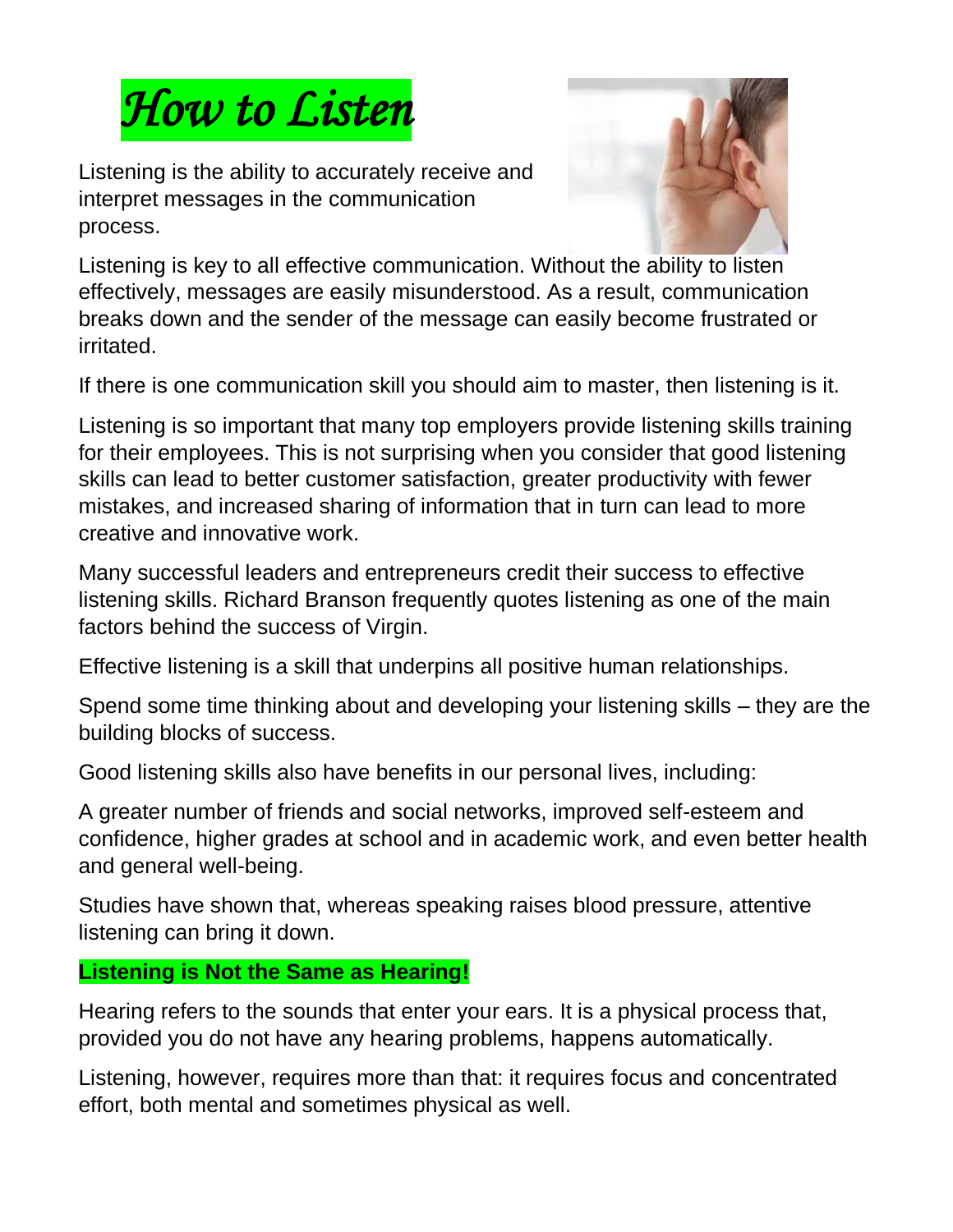Listening means paying attention not only to the story, but how it is told, the use of language and voice, and how the other person uses his or her body. In other words, it means being aware of both verbal and non-verbal messages. Your ability to listen effectively depends on the degree to which you perceive and understand these messages.

Listening is not a passive process. In fact, the listener can, and should, be at least as engaged in the process as the speaker. The phrase 'active listening' is used to describe this process of being fully involved.

The most basic and powerful way to connect to another person is to listen. Just listen. Perhaps the most important thing we ever give each other is our attention.

### **Dr. Rachel Naomi Remen**

#### **We Spend a lot of Time Listening**

Adults spend an average of 70% of their time engaged in some sort of communication.

Of this, research shows that an average of 45% is spent listening compared to 30% speaking, 16% reading and 9% writing. (Adler, R. et al. 2001). That is, by any standards, a lot of time listening. It is worthwhile, therefore, taking a bit of extra time to ensure that you listen effectively.

Based on the research of: Adler, R., Rosenfeld, L. and Proctor, R. (2001)

Interplay: the process of interpersonal communicating (8th edn), Fort Worth, TX: Harcourt.

#### **The Purpose of Listening**

There is no doubt that effective listening is an extremely important life skill. Why is listening so important?

Listening serves a number of possible purposes, and the purpose of listening will depend on the situation and the nature of the communication.

To specifically focus on the messages being communicated, avoiding distractions and preconceptions.

To gain a full and accurate understanding into the speaker's point of view and ideas.

To critically assess what is being said. (See our page on Critical Thinking for more).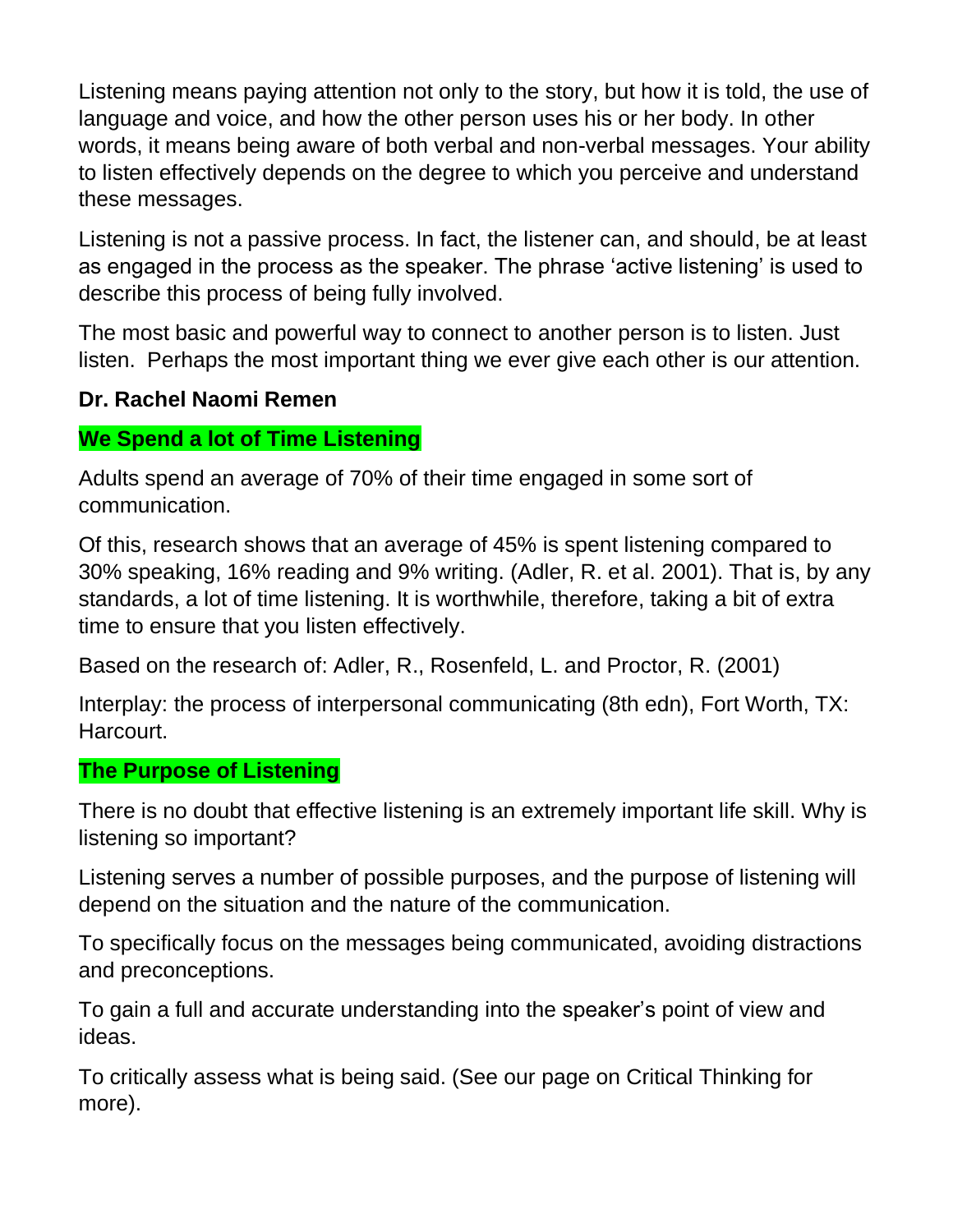To observe the non-verbal signals accompanying what is being said to enhance understanding.

To show interest, concern and concentration.

To encourage the speaker to communicate fully, openly and honestly.

To develop a selflessness approach, putting the speaker first.

To arrive at a shared and agreed understanding and acceptance of both sides' views.

Often our main concern while listening is to formulate ways to respond. This is not a function of listening. We should try to focus fully on what is being said and how it's being said in order to more fully understand the speaker.

Effective listening requires concentration and the use of your other senses - not just hearing the words spoken.

Listening is not the same as hearing and in order to listen effectively you need to use more than just your ears.

## **Barriers to Effective Listening**

To improve the process of effective listening, it can be helpful to turn the problem on its head and look at barriers to effective listening, or ineffective listening.

For example, one common problem is that instead of listening closely to what



someone is saying, we often get distracted after a sentence or two and instead start to think about what we are going to say in reply or think about unrelated things. This means that we do not fully listen to the rest of the speaker's message.

This problem is attributed, in part, to the difference between average speech rate and average processing rate. Average speech rates are between 125 and 175 words a minute whereas we can process on average between 400 and 800 words a minute. It is a common habit for the listener to use the spare time while listening to daydream or think about other things, rather than focusing on what the speaker is saying.

Of course, the clarity of what the speaker is saying can also affect how well we listen. Generally, we find it easier to focus if the speaker is fluent in their speech, has a familiar accent, and speaks at an appropriate loudness for the situation. It is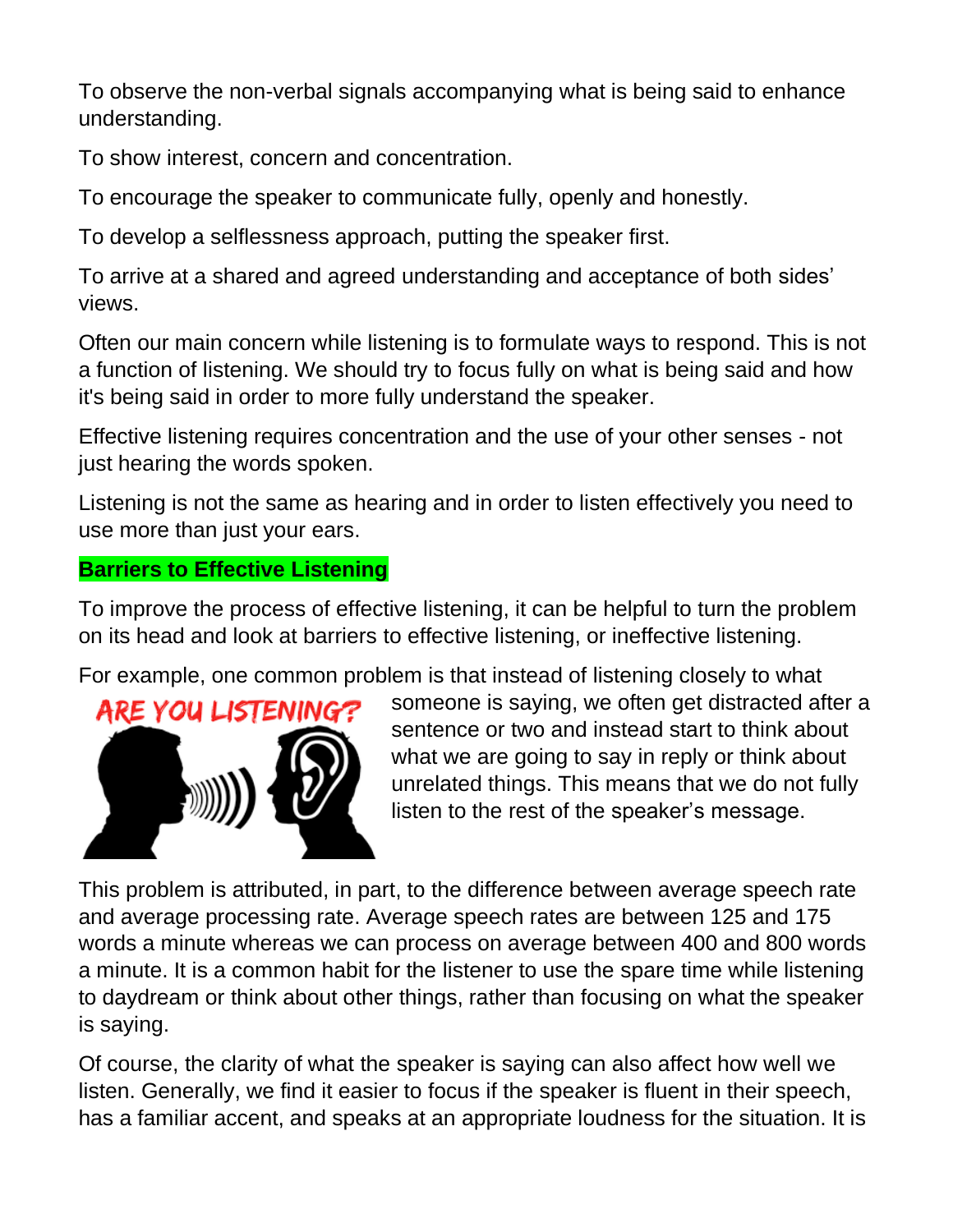more difficult, for example, to focus on somebody who is speaking very fast and very quietly, especially if they are conveying complex information.

We may also get distracted by the speaker's personal appearance or by what someone else is saying, which sounds more interesting.

These issues not only affect you, but you are likely to show your lack of attention in your body language.

Generally, we find it much harder to control our body language, and you are likely to show your distraction and/or lack of interest by lack of eye contact, or posture. The speaker will detect the problem, and probably stop talking at best. At worse, they may be very offended or upset.

Our page on Barriers to Effective Listening explains more about common listening problems, and our page Listening Misconceptions details some of the common myths and misconceptions about listening.

Finally, it is important not to jump to conclusions about what you see and hear. You should always seek clarification to ensure that your understanding is correct.

**How well do you listen? Take the:**

### **Interpersonal Skills Self-Assessment**

SkillsYouNeed.com

**More on listening, continue to:**

**Active Listening | The 10 Principles of Listening** 

**Types of Listening | Barriers to Effective Listening**

© 2011 - 2019 SkillsYouNeed.com

The use of material found at skillsyouneed.com is free provided that copyright is acknowledged and a reference or link is included to the page/s where the information was found. Material from skillsyouneed.com may not be sold, or published for profit in any form without express written permission from skillsyouneed.com.

For information on how to reference correctly please see our page on referencing.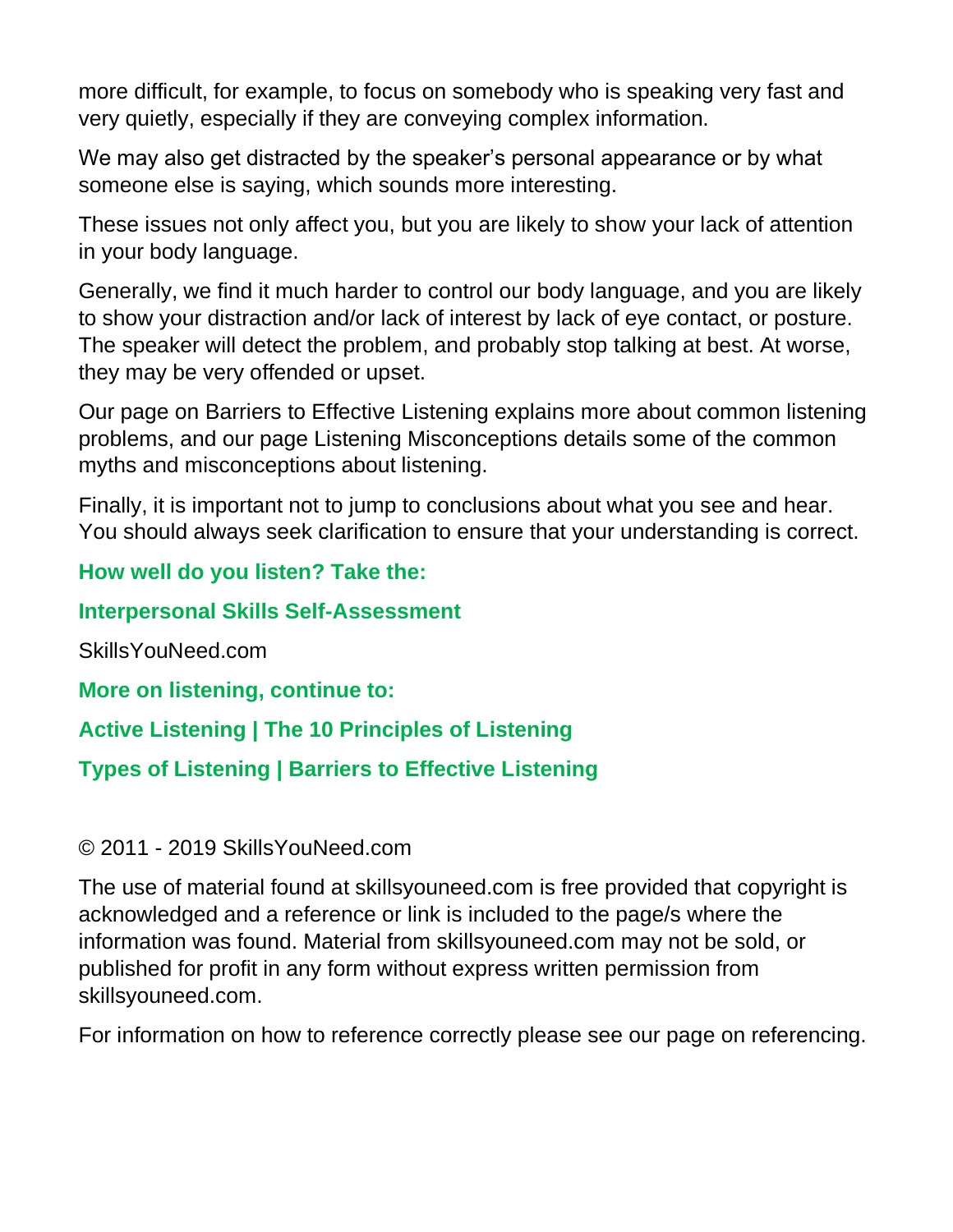

Knowing how to listen is important for any effective communication. Whether in an interview, a meeting or during a one-on-one conversation you need to be able to focus on



what the person wants to say and what they are asking from you. It involves several skills that can be learned.

Here are some listening lessons you should do NOW!

## **Lesson 1. How do I listen effectively?**

**1. Prepare** - Be aware of your own feelings and needs. Are you able to shut out distractions and focus on what this person is about to say?

**2. Listen and Clarify** - Listen to the speaker's perspective, feelings and wants. If you don't feel as if you've clearly understood what they are saying ask for clarification or more information. Helpful phrases are "I'd just like to check that I've understood what you said correctly…" "Just let me run this past you…"

**3. Acknowledge** - Communicate to the speaker that you've heard their point of view, for example: "I can hear that you are feeling very stressed at the moment." "You seem to be very worried about…"

**4. Your posture** - Make sure your posture indicates interest in what the person is saying. This can be done by facing the person, at an appropriate distance. Having relaxed arms and legs rather than crossing or folding arms or legs "like a barrier" helps.

**5. Appropriate body motion** - Move in a synchronized way with the speaker. A very rigid, still position or too much fidgeting is distracting and off-putting.

**6. Eye contact** - Respect cultural difference. For Maori, Pacific Islanders and some other groups, direct eye contact may be considered offensive or aggressive. Be led by the speakers' comfort with eye contact. Effective eye contact usually consists of "bursts" of eye contact with movement to other parts of the person's face or hands and looking away.

**7. Suitable environment -** Make sure the environment is welcoming – avoid physical barriers like desks in the way.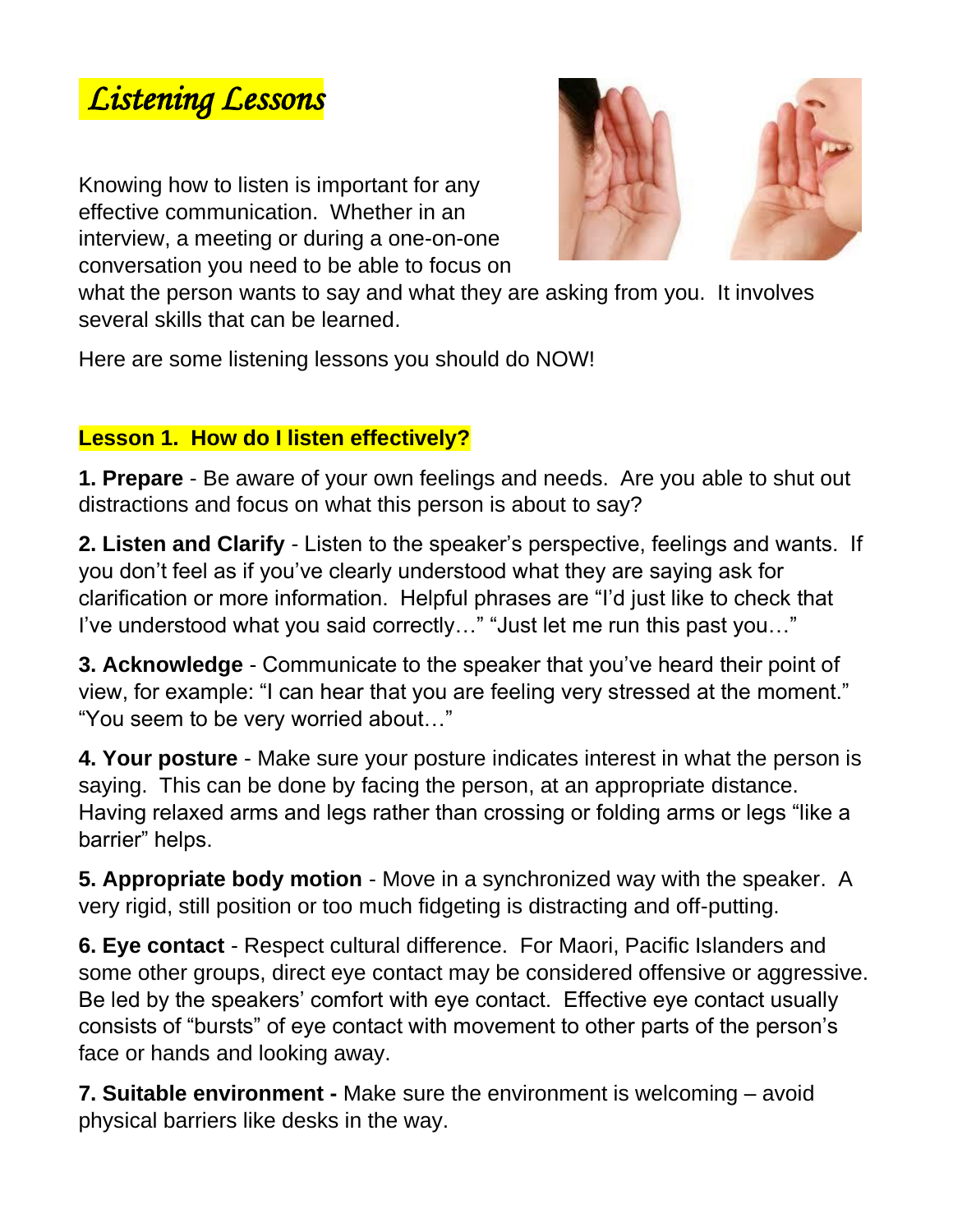# **Lesson 2. How do I indicate I'm listening?**

**1. Use door openers** - These are non-coercive invitations to talk. Statements such as "Want to tell me about it?" "What seems to be bothering you?"

**2. Use minimal encourages** - These are usually not so much words with content as sounds or movements that show the speaker you are interested in what they are saying. For instance, "mmm.mm" "really" … "right" … "oh" … "ok" and nodding your head.

**3. Use open questions** - Open questions which require more than a "yes" or "no." Examples would be "how did you feel about that?" "What would you like to have had happen?" Remember to only ask on question at a time.

**4. Use attentive silence** - By not jumping in as soon as the person stops talking you may give them the space, they need to think over what was said, to feel different emotions and sometimes to express new ideas.



## **Lesson 3. How do I know I've heard right?**

**1. Use paraphrasing as a reflective skill** -This means providing the person with a synopsis of what they were saying. It should contain the essence of what the speaker has been saying.

This is a very powerful way of showing someone that you've heard them – and most importantly – understood them.

**2. Reflection back their feelings or emotions** - This is rather like being a mirror for someone. The idea is to go beyond words they use and pick up on their feelings. Look at body language, listen to their tone of voice, think of how you might feel in their position. Useful phrases include: "You seem pretty upset about…"; "it sounds like that shook you up quite a bit"; "I guess you're quite angry now."

**3. Reflect meaning** - This is an attempt to make some logical links for the speaker – trying to help them connect thoughts, events and feelings. For instance, "You are upset because he had promised "x" and instead did "y."

**4. Summarize** - At the end of a discussion, it is helpful to revisit the main issues discussed and add any outcomes to them. "It seems that there are some issues